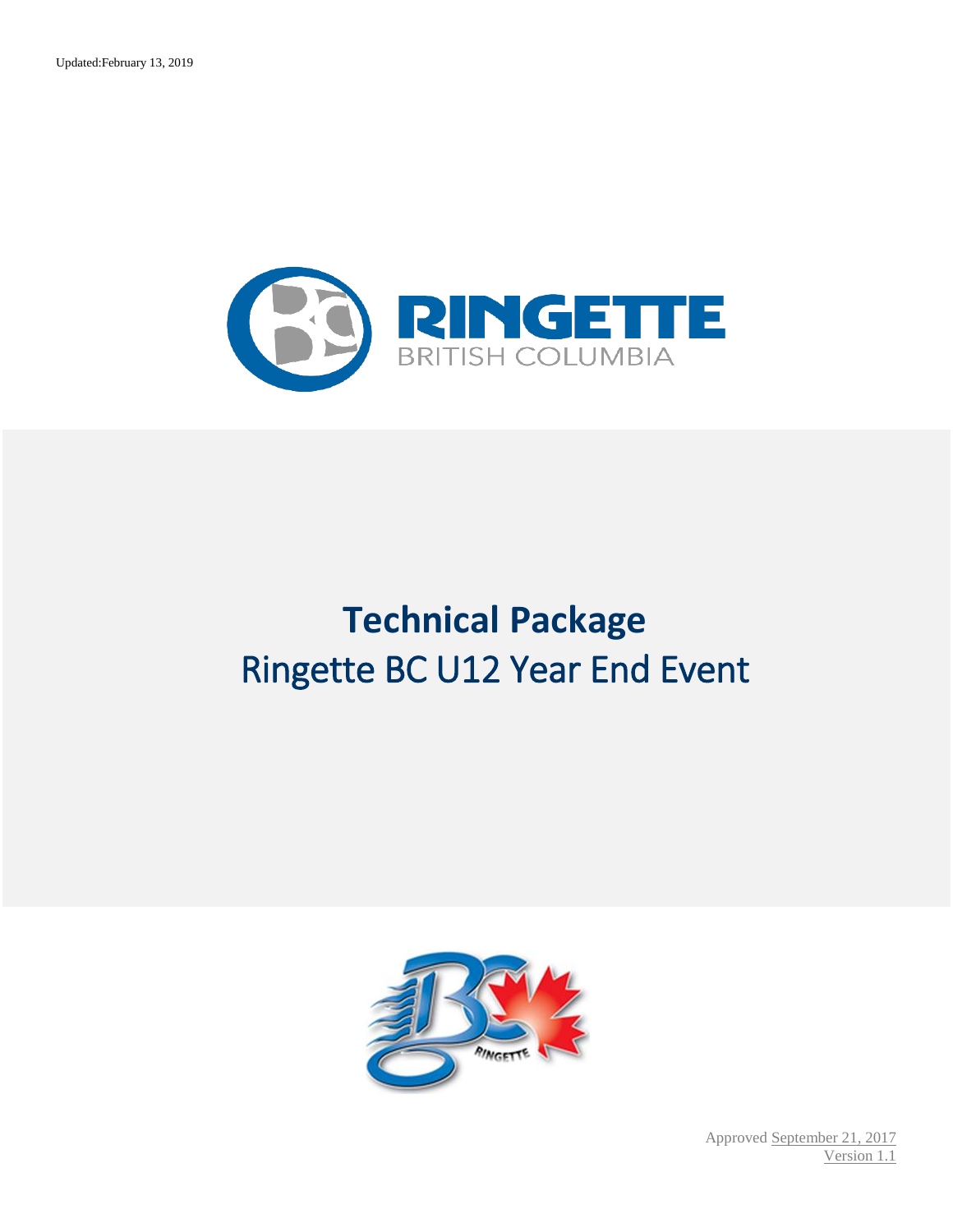# **Ringette BC U12 Year End Event Technical Package**

The purpose of this Technical Package is to govern play at the Ringette BC U12 Year End Event. It only applies to the Ringette BC U12 Year End Event. This Technical Package, approved on February 13, 2019, supersedes all other versions of Ringette BC Policies, Guidelines and Manuals for the U12 Year End Event.

The Ringette BC Year End Event runs in accordance with rules and regulations as set out by Ringette Canada unless otherwise noted in this Technical Package. This package provides details to assist teams interested in participating in the Ringette BC U12 Year End Event.

#### **1. Team Commitments**

- 1.1. The Event begins when the Coaches meeting is called to order. The tournament ends after the last game has concluded.
- 1.2. Registration fees
	- a) Deadline to register in the Event is December 15<sup>th</sup>.
	- b) Entry fee for the Event is \$900 per team.
	- c) All entry fees and registration for the Event will be submitted to the Ringette BC Office pursuant to Ringette BC policy. Ringette BC is responsible for passing on to the Host the entry fees collected from those teams confirmed to participate in the Event.
	- d) Teams that withdraw from the Event after December  $31<sup>st</sup>$  will lose their tournament entry fee.
	- e) Teams that withdraw with less than 30 days from the start of the Event will lose their tournament entry fee plus pay an additional penalty of \$150.00.
	- f) Teams must submit their Team Ordinal by January  $1<sup>st</sup>$ .
- 1.3. Accommodations
	- a) The Host Committee will arrange for a host hotel and additional hotels as needed. Teams will not be required to stay in the hotels that the host has reserved. However, it is strongly recommended that teams stay in Host hotels as a means of supporting businesses that are supporting Ringette.

#### **2. Event Size**

- 2.1. Ringette BC office will confirm the number of U12 teams in the Province to the Host by the team declaration of Dec 15th
- 2.2. The U12 Year End Event size will be based on the number of teams in a given age division and level in the previous season (to ensure sizes are determined in advance of bid deadlines).
- 2.3. Teams will be guaranteed a minimum of four games.
- 2.4. Ringette BC will be responsible for creation of team pools game play and the game schedule.

## **3. Division and Levels of Play – U12**

3.1. All registered players, coaches, and volunteers who are in Good Standing with their Club Association are eligible to participation in the U12 Year End Event.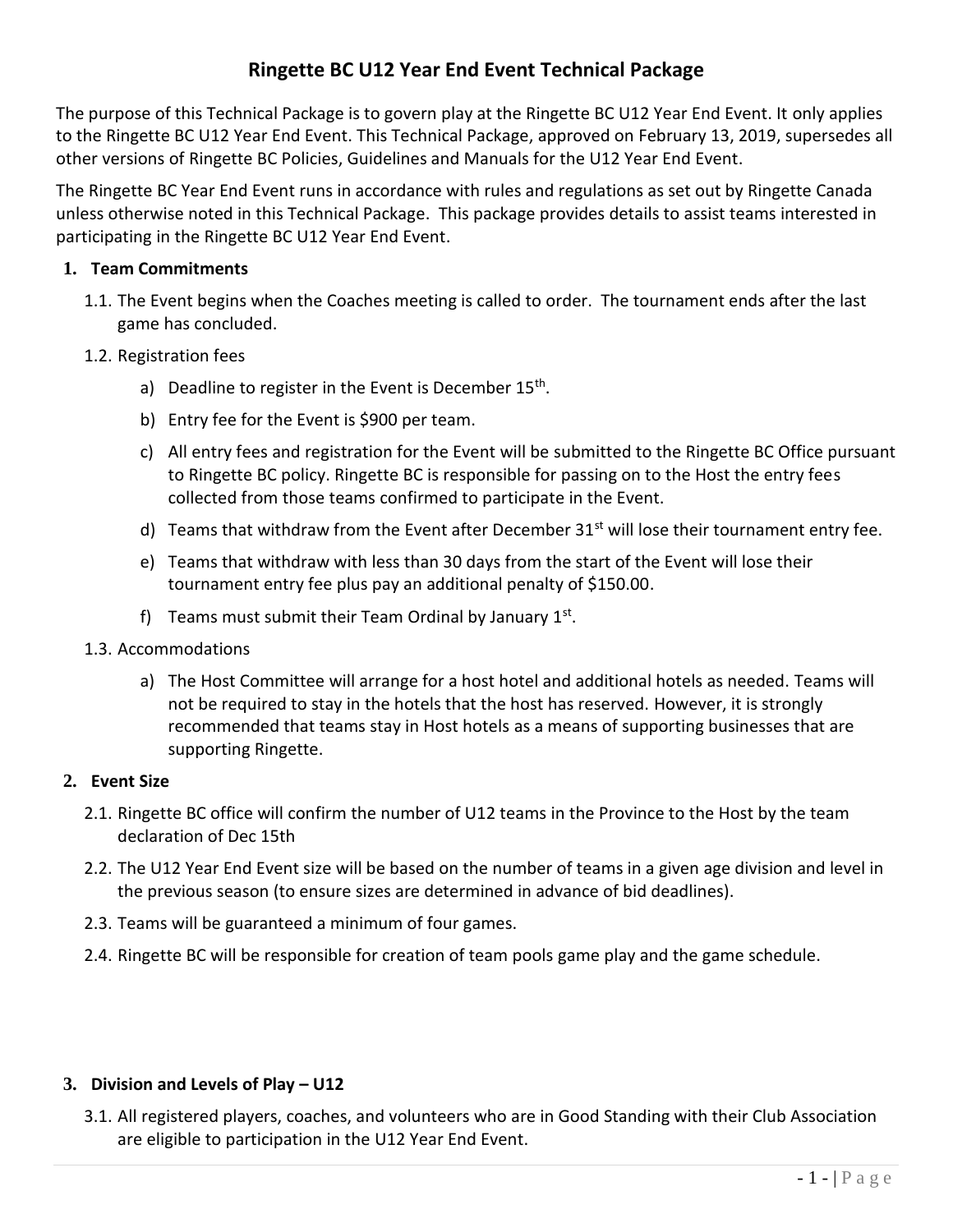- 3.2. U12 teams will be pooled based on their team ordinals. Adjustments can be may be made to the pools based on season performance.
- 3.3. Each of the four (4) Leagues that comprise Ringette BC should have at least one team representative at the U12 Year End Event.

## **4. Length of Periods in the games**

- 4.1. Teams will play two stop time periods of 15 minute each.
- 4.2. Games may result in a tie score. There is no provision for overtime at this Event.

## **5. Game Play**

- 5.1. Games will start no earlier than 7:00 AM and no later than 8:00 PM.
- 5.2. Teams are expected to be ready 15 minutes prior to the scheduled game time. Games may start 10 minutes early from the scheduled start time. No team will play more than three (3) games in one day.
- 5.3. Pre-game warm-up shall be three (3) minutes long, starting from the start time of the game as determined by the schedule or the Officials assigned to the game.
- 5.4. Shot clocks will be used in all games.
- 5.5. Unless otherwise instructed, teams should not be on the ice surface more than 5 minutes prior to their scheduled start time.
- 5.6. Between period breaks shall be one (1) minute long. Breaks between each game on the schedule shall be a minimum of 15 minutes. Breaks between each game (end of one game to the start of the next) for any given team will be a minimum of 120 minutes.
- 5.7. Should players be unable to continue in the Event due to injury, the remaining team members will be allowed to complete the event, not having to default games because of a lack of players, unless otherwise required to by Ringette Canada's rules.

# **6. Eligibility of teams**

- 6.1. For the Ringette BC U12 Year End Event, the following divisions and levels (as of December 31st of the current playing season) will be:
	- U12 11 years of age or under
- 6.2. Tournament will only accept U12 aged teams from BC.
- 6.3. To start a game, teams must have no less than 7 (see 5.7 above) and no more than 18 players on the bench. Teams must have 5 players available to play during the game or they will forfeit the game.
- 6.4. Bench staff must sign (beside their printed name) the Official Game Report for each game at least 30 minutes prior to the start of each game. Compliance is monitored by the Rink Marshall.

# **7. Eligibility of Competitors**

- 7.1. Players' Eligibility:
	- a) All players must be registered in accordance with Ringette BC policy.
	- b) Overage designated players and Released players must have been approved by Ringette BC.
	- c) Athletes may only participate on one team at the Event.
	- d) Injured players that are on the bench must be wearing a helmet and Ringette face mask.

# 7.2. Process: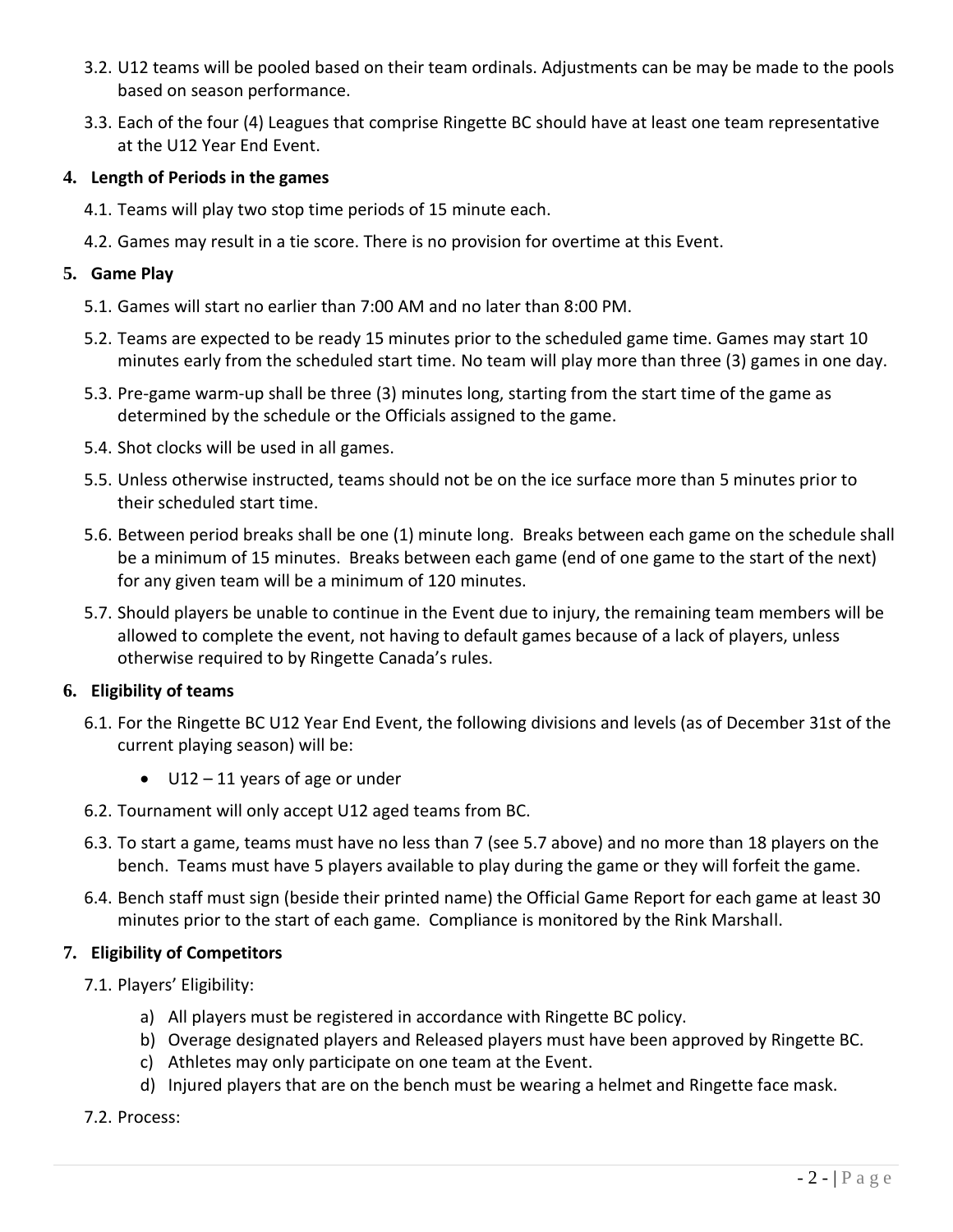- a) Ringette BC staff will review all team rosters (see 8.2). Teams found to have ineligible players are notified forthwith.
- b) Allegations that an ineligible player is on a team roster are to be made to the Host Committee Chairperson in the form of a grievance. The Host Chairperson follows the grievance procedure. If the player is found to be ineligible, the Host Committee Chairperson (or delegate) will forthwith, and, at least 120 minutes before the start of the team's next game, inform the team's Head Coach, the player and the team's Club-Association President that the player is ineligible. If the determination of ineligibility is made during the play of a game that includes the ineligible player, that player is not removed from play and is permitted to play the rest of the active game. The player is forbidden to play in any subsequent games in the tournament.
- 7.3. Consequence:
	- a) Any team in the U12 Year End Event that knowingly or unknowingly competes with an ineligible player or Team Staff will lose all points accumulated for games where the ineligible person's name appears on the Official Game Report and/or games in which the ineligible person(s) participated.
	- b) Teams that continue to compete with an ineligible person after that determination has been made known (see 8.1.1.2) are subject to fine determined by the Ringette BC Discipline Committee.

#### **8. Rosters**

- 8.1. Team rosters are due to the Ringette BC office by December 1st.
- 8.2. Any roster adjustments must be submitted with the Team Adjustment Form no later than 14 calendar days prior to the start of the tournament. Player adjustments are not permitted after this date.
- 8.3. Team Bench Staff adjustment requests must be submitted on the Team Adjustment Form a minimum of 14 days in advance of the Opening game of the Championship. Failure to meet this deadline may result in inaccuracies in the Tournament program and will result in Team Staff having to complete the Official Game Record by hand.
- 8.4. Team Rosters, including Team Bench Staff, will be checked for eligibility by Ringette BC. Rosters must be submitted electronically on the BCPRC Team Registration Form by each team.
- 8.5. Team Roster must document these specialized positions with this designation:
	- a) Goalies designated with a "G" and jersey number
	- b) Injured players that are still rostered are to have "inj" noted beside their name.
	- c) Amendments to the Team Registration Form must be sent in writing to the Host Committee by the Ringette BC Office.

#### **9. Roster Adjustments**

9.1. Teams must submit player pick up forms (team Adjustment Forms) two weeks prior to the start of the tournament.

Player Pick-Ups are subject to the following provisions:

- 9.1.1. Players who have been picked up for three league games and sanctioned tournament are eligible for pick up at the U12 Year End Event.
- 9.1.2. Players may be picked up to replace absent players or injured players.
- 9.1.3. Teams may not exceed their roster size when adding players to their team and must maintain 50% plus 1 of their original roster.
- 9.1.4. Teams may add additional players to their roster to bring their roster to 11 players.
- 9.1.5. Players must be from the same Club Association as the team requesting the pick-up.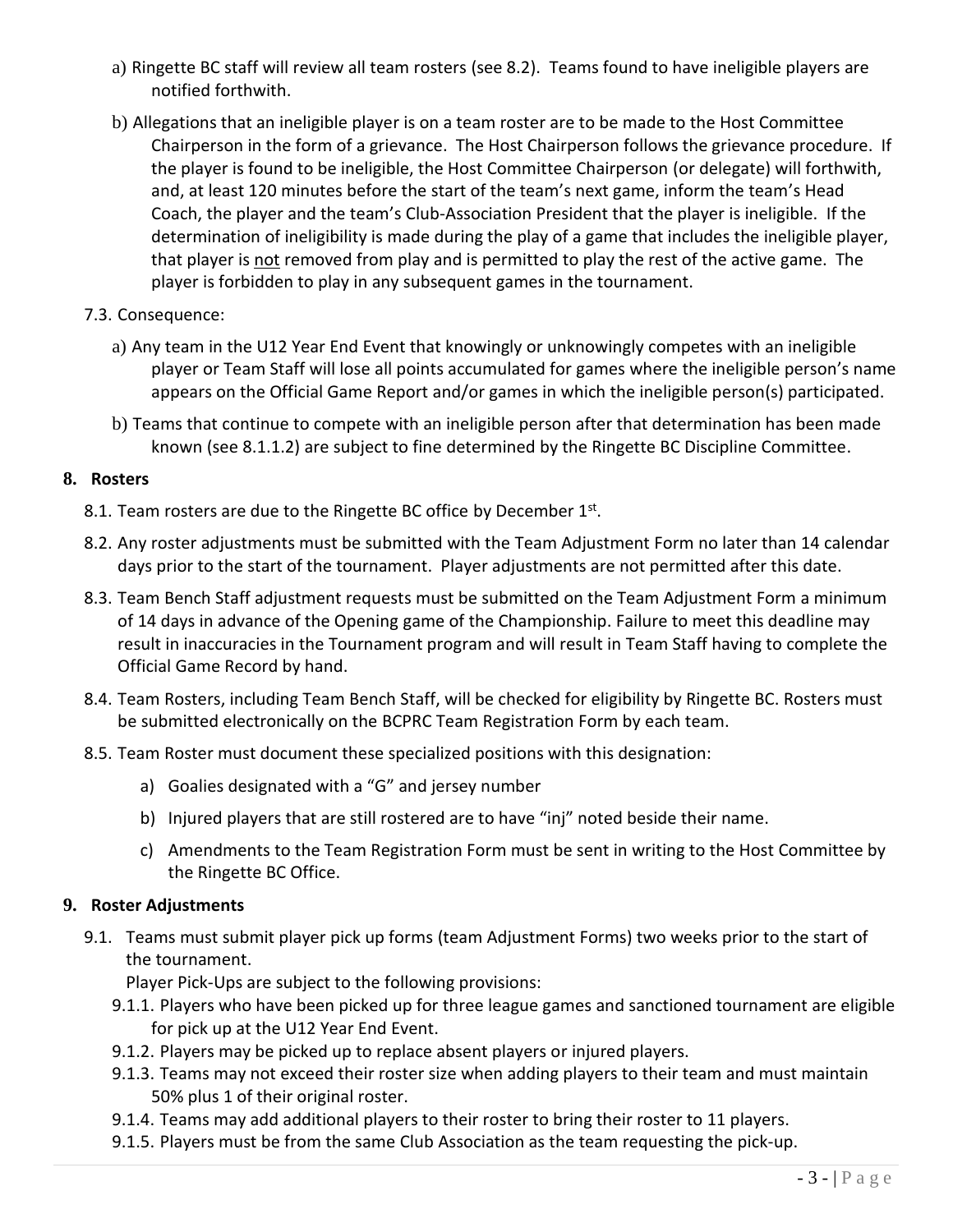9.1.6. Any players that are picked up must meet one of the following criteria:

 Be from an U12 team and the player has an ordinal that is equal to or less than the player they are replacing OR the player is from a lower aged division team.

## **10. Team Bench Staff**

Team Bench Staff Consists of Coaches, Managers and Trainers who are in good standing with Ringette BC and their League and who have achieved specific minimum credentials as set out in Ringette BC policy.

- 10.1. Each team must have a Head Coach who is accredited in accordance with Ringette BC Policies for the U12 division.
- 10.2. Only rostered coaching staff are permitted on the bench.
- 10.3. Each team must have a minimum of one female coach over the age of 18 who may be the Head Coach or the Assistant Coach, with the appropriate credentials for their respective position and division.
- 10.4. Minimum Certification level required for U12: Community Sport Initiative Trained. This applies to all Team Bench Staff at U12.
- 10.5. Additional Certification required for all Coaches:
	- a) Must have completed *Making Ethical Decisions Module and Making Ethical Decisions Online Evaluation.*
	- b) Must have completed Respect in Sport for Activity Leaders or equivalent course.
	- c) Head Coach must have completed *Making Headway in Sport* or equivalent Concussion Awareness course.
- 10.6. Coach in Training:
	- a) Each team may have a Coach in Training/Junior Coach on the team roster in addition to the five (5) Team Bench Staff who are permitted on the bench during games.
	- b) Coach in training/Junior coach must have proof of coaching credentials and must be noted on the scoresheet.
- 10.7. No more than five (5) Team Bench Staff are permitted on the bench during a game in addition to the Coach in Training. A maximum of one Manager and one Trainer are permitted on the bench. Trainer qualifications are listed in Ringette BC policy.
- 10.8. All Coaches must have completed their CSI or CI course work by 31 December. Participants may be registered as a team staff member on more than one team roster provided that these teams are in different divisions.

# **11. Uniforms**

- 11.1 Teams must wear their Ringette BC designated colour.
- 11.2 Should game Officials determine that jersey colors worn by the two teams are too similar to allow for expedient conduct of the game, the Officials will require a jersey change.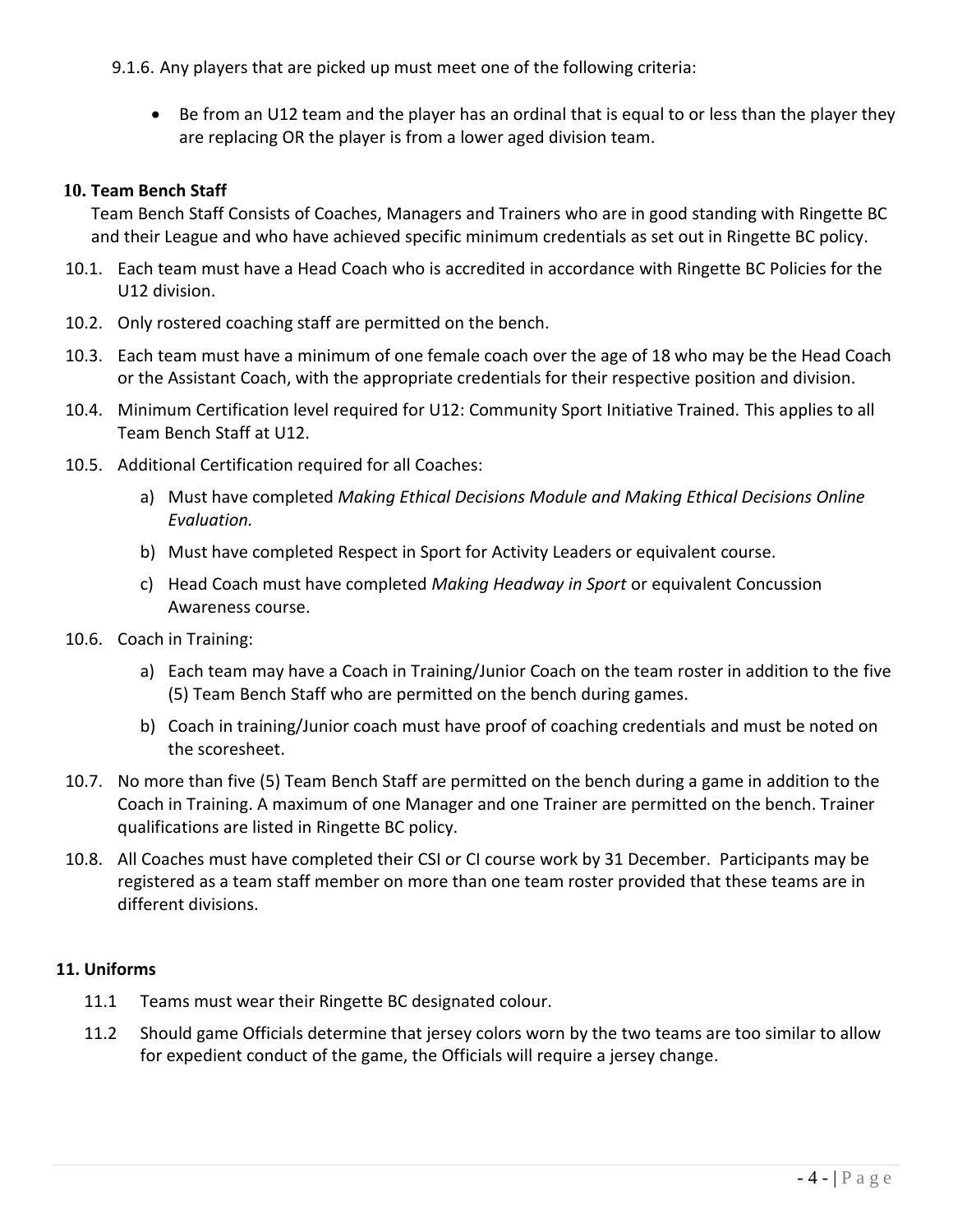- 11.3 All uniforms must coincide with those on the Team Roster Form. Uniform numbers may be adjusted on the Official Game report in the event that the Officials deem a color conflict that results in a mandatory Jersey change for the team.
- 11.4 Host team, regardless of home or visitor, will change jerseys if the Officials deem a color conflict. Host team shall have both a dark and light set of jerseys
- 11.5 In the event that a colour change is required the team designated as visitor shall change jerseys.

#### **12. Officials**

- 12.1 Provincial Referee in Chief:
	- a) Is responsible for ensuring all matters related to Officials are addressed.
	- b) Assigns the Officials to the game schedule.
	- c) Selects the Tournament Director of Officials who replaces the Provincial RIC in the event that the Provincial RIC is unavailable to attend the tournament.
	- d) In the event that the Provincial RIC is at Selection of Officials, they will act as the Tournament Director of Officials.
- 12.2 Selection of Officials
	- a) Officials are selected through an invitational process.
	- b) Selection of Officials is the responsibility of the Provincial Referee in Chief (or designate) with input from the officiating committee and regional and provincial evaluators.
	- c) Names of the Officials selected must be provided to the Host Committee by February  $1<sup>st</sup>$ .
- 12.3 Number of Officials
	- a) The number of officials required for U12 Year End Event will be determined by the Officiating Committee following the closing date of the Commitment to Attend. The Officiating Committee will recommend to the Provincial Referee in Chief the number of officials needed from outside the league hosting the tournament.
	- b) Officials will be scheduled for no less than three games and no more than five games in a single day of competition. Local officials will be expected to make this commitment. Officials who cannot commit to a minimum of three games during competition may not be selected to officiate.
	- c) Supervisors
		- A minimum of one full time supervisor must be appointed for the duration of the tournament.

#### 12.4 Minor Officials

- a) Minor Officials are Shot Clock Operators, Game Clock Operators and Score Keepers.
- b) For all round robin games, minor officials will be provided by the teams for the duties of Score Keeping and Game Clock Operating.
- c) Shot Clock operators will be scheduled by the Provincial Referee –In-Chief.
- d) For all semifinal and final games, all minor officials will be scheduled and provided by the host.
- 12.5 Expenses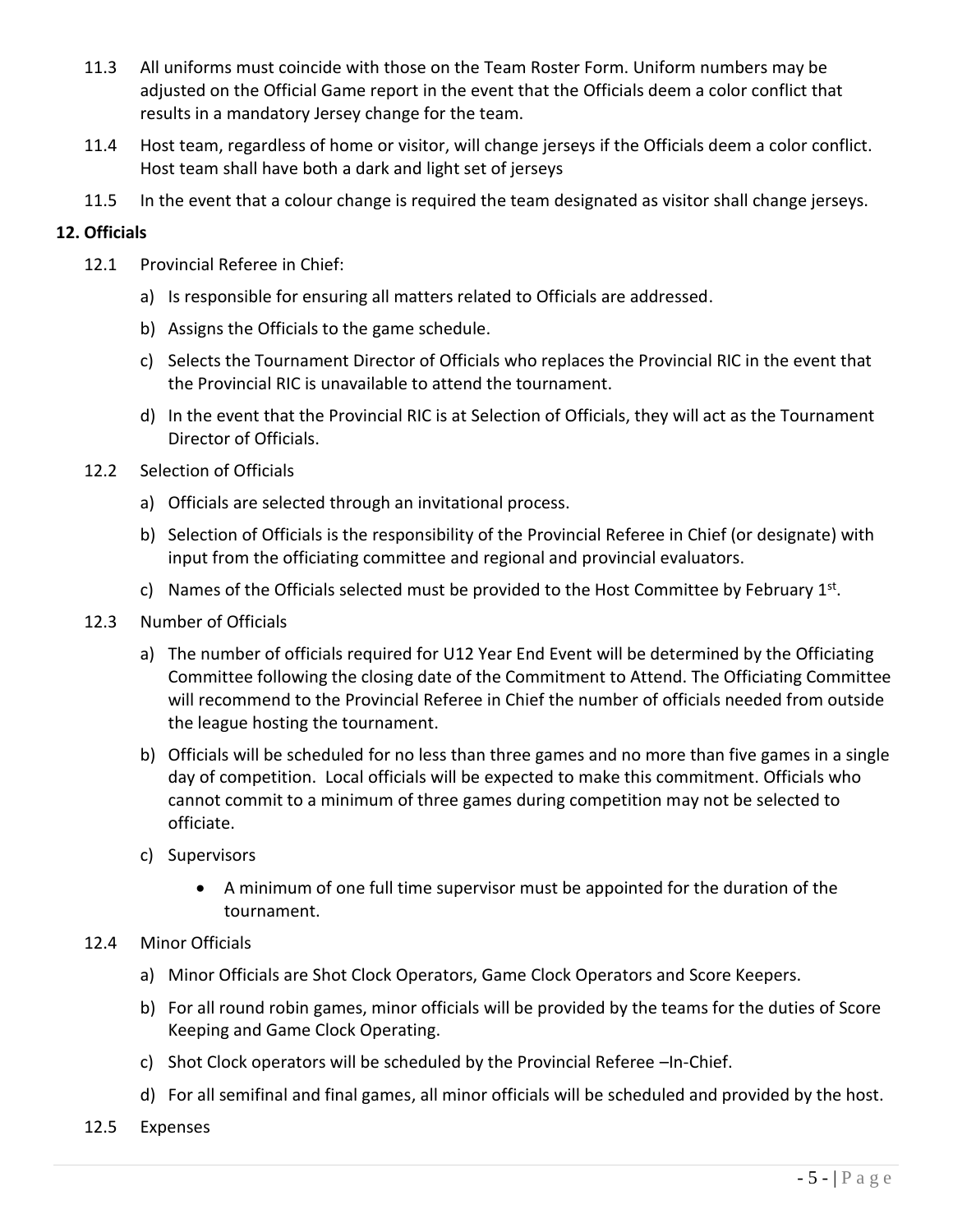- a) Officials and Supervisors are paid for participation in the tournament
- b) Officials who referee more than three games will be provided breakfast, lunch and dinner for the day.
- c) Travel costs for referees invited from outside the host league including hotel, mileage or flight, and meals will be covered by the host. The host is expected to budget for the cost of travel for referees coming from outside their league.

#### **13. Suspensions and Penalties**

- 13.1 When a Match Penalty has been assessed:
	- a) The On-Ice Officials will inform the Provincial RIC forthwith.
	- b) The On-Ice Officials after the end of the game and prior to starting any subsequent game, will complete the "Match, Major, Ejection form" and note on the back of the Official Game Report to see "attached form". On the Match form, a detailed synopsis of the circumstances of the Match Penalty will be provided and that report will be given to the Provincial RIC or the Tournament Director of Officials.
	- c) The Provincial RIC shall give the Official Game Report (with synopsis) to a member of the Host Committee.
	- d) As soon as possible upon receipt of the Official Game Report, and at least one hour to the next game scheduled to be played by the player involved in the Match Penalty, the Protest, Grievance and Discipline Panel shall meet to determine the full extent of the sanction to be applied for the Match Penalty assessed.

In their deliberations, the Protest, Grievance and Discipline Panel may interview any or all of the following: the on-ice officials; the player(s)/team staff involved; the Officiating Supervisor at that game (if applicable); and any others whose input the Protest, Grievance and Discipline Panel feels would be of value. The panel will ask the player to self-disclose their prior suspensions.

The Protest, Grievance and Discipline Panel's decision regarding sanction shall be immediately communicated to a member of the Team Bench Staff of the team(s) involved by the Director of Officials for Competition.

If a member of the Protest, Grievance and Discipline Panel is the player assessed the match penalty, then that individual will be removed from the decision-making process of the Committee regarding the Match Penalty.

#### 13.2 Suspensions

Players assessed penalties for the following will be subject to the minimum suspension listed. The Protest, Grievance and Discipline Panel may impose further sanctions upon review of the report from the game Officials.

Player/Team Staff assessed a Match Penalty for:

| <b>Action:</b>                                                         | Suspension (# of games) |
|------------------------------------------------------------------------|-------------------------|
| Hair Pulling, Face Masking, Head Butting                               |                         |
| Spearing, Butt Ending, Stick swinging, or Kicking or attempt to injure | 4                       |
| Fighting (instigating)                                                 | 4                       |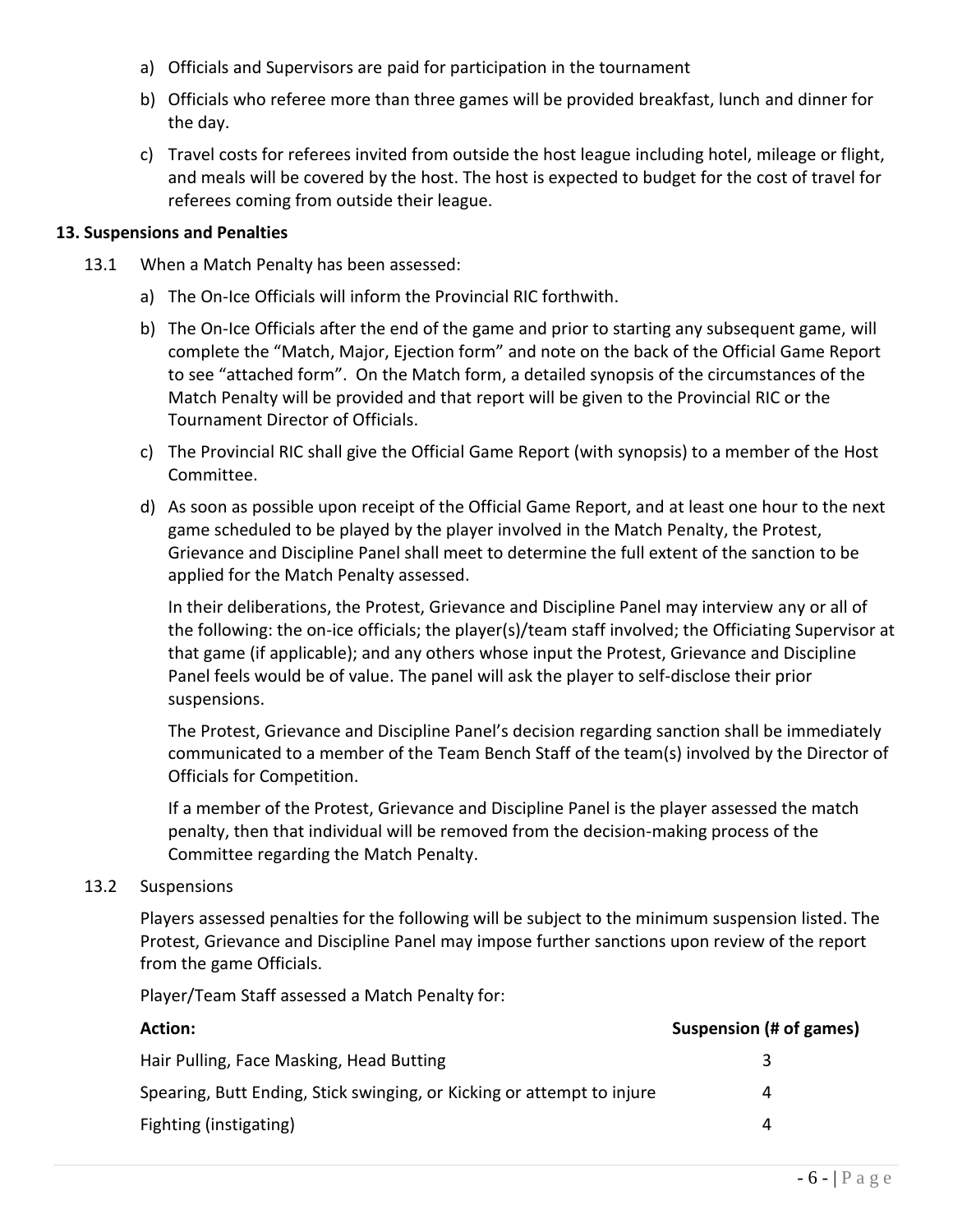| Fighting (participating) |  |
|--------------------------|--|
|                          |  |

Abuse of an official (verbal) 2

Physical (minimal – 3, moderate – 5, excessive – 7)

Refusal to start play or if a team is withdrawn from a game in progress, in accordance with Ringette Canada Rule 7.5., the team forfeits that game. Coaches serving suspensions are suspended from all coaching activities including their coach duties with any other team in the Event.

- 13.3 Suspended Players or Team Staff
	- a) Any Team Staff member participating in U12 Year End Event who is under suspension by their League, Ringette BC or Ringette Canada, or is suspended during the Event shall not be permitted to:
		- Direct any member of the team during any game;
		- Carry out official duties on behalf of the team;
		- Be in the dressing room or bench area before, during or after any game;
		- Or be situated anywhere in the arena in a position to direct any member of the team for the duration of the suspension.
	- b) Any player in the U12 Year End Event who is under suspension by their League, Ringette BC, Ringette Canada or during the Event shall not be permitted in the field of play for the games during the suspensions (bench or ice surface). Player will be noted on the game sheet with the suspension game number.
	- c) Any team staff member or player who violates the terms of his/her suspension as outlined will be subject to further sanctions<sup>1</sup>.
	- d) Should the suspended individual be participating in more than one (1) role in the U12 Year End Event (e.g. as a player and a team staff member), the suspension applies to all roles held by the individual during the Event until the completion of the suspension. Only games played or Coaches in the role where the suspension was received will count toward the suspension.
	- e) Refer to Ringette BC policy for more information regarding administration of suspensions.

## **14. True Sport Fair Play Award**

- 14.1 One vote per team, to be voted on by the players after each game. Score sheets will not be released until votes are received.
- 14.2 Guidelines for Fair Play: Teams and coaches that demonstrate True Sport Principles throughout the event.
	- a) **Go For It!** Rise to the challenge always strive for excellence. Discover how good you are.
	- b) **Play Fair.** Play honestly obey both the letter and spirit of the rules. Winning is only meaningful when competition is fair.
	- c) **Respect Others**. Show respect for everyone involved in creating your sporting experience both on and off the ice. Win with dignity and lose with grace.
	- d) **Keep it Fun**. Find the joy of sport. Keep a positive attitude both on and off the ice.
	- e) **Stay Healthy**. Place physical and mental health above all other considerations avoid unsafe activities. Respect your body and keep in shape.
	- f) **Include Everyone**. Share sport with others. Ensure everybody has a place to play.

<sup>1</sup> See Ringette BC Policy Fines and Fees.

 $\overline{a}$